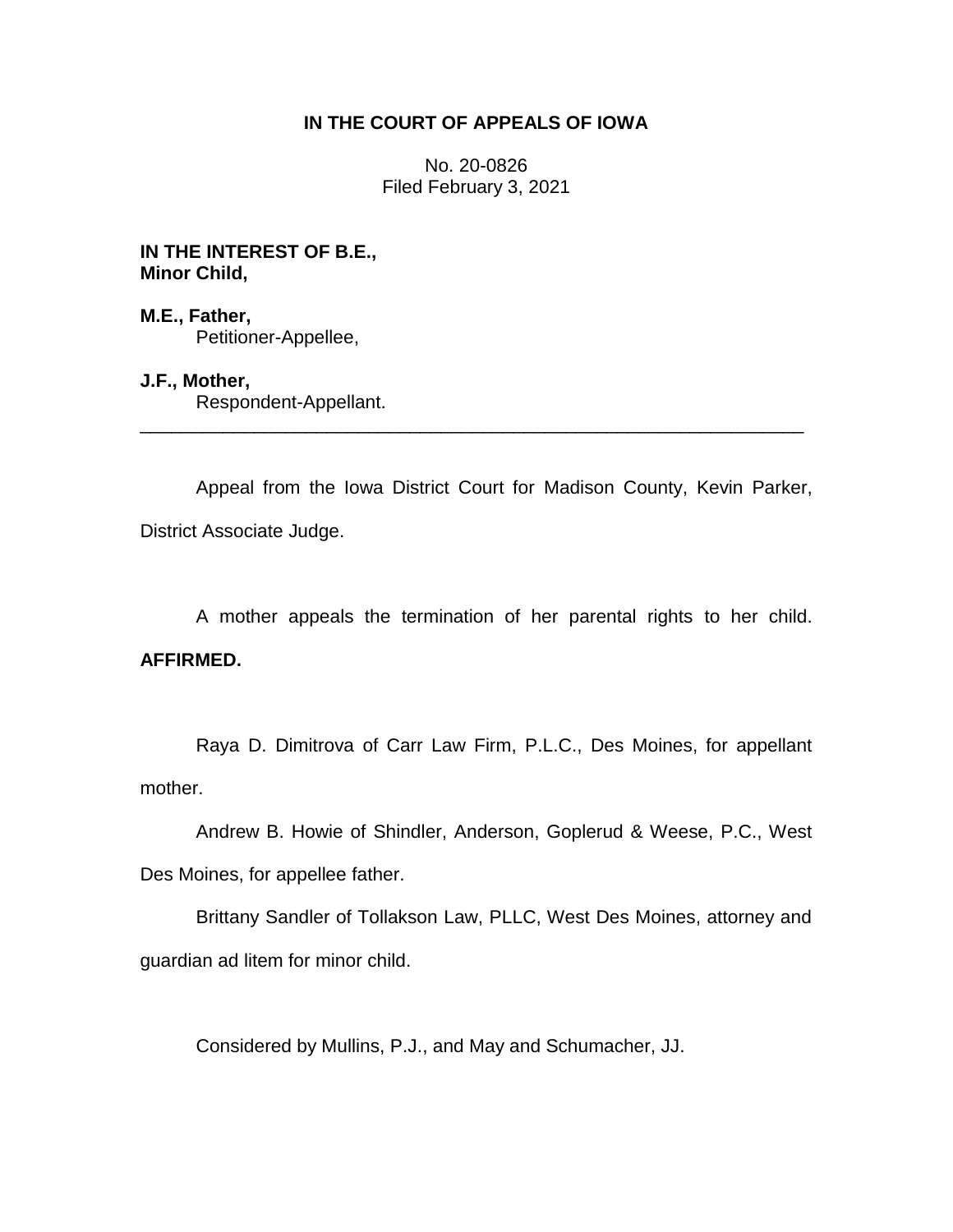### **MAY, Judge.**

The juvenile court terminated the mother's parental rights to her child, B.E., in a private termination proceeding. On appeal, the mother argues (1) the father failed to establish abandonment under Iowa Code section 600A.8(3)(b) (2019) and (2) termination is not in B.E.'s best interest. We affirm.

### **I. Background Facts and Proceedings**

B.E was born in 2009. Her parents never married. In April 2010, the district court entered a stipulated order giving B.E.'s parents shared physical care and joint legal custody of B.E. with no child support obligation. In August 2013, the court entered a stipulated modification order. It gave the father physical care and sole legal custody of B.E. The new order also placed restrictions on the mother's visitation: Until she "provide[d] proof that she has completed a substance abuse evaluation," the mother was only allowed supervised visitation with B.E. The mother was also required to pay \$104 per month in child support.

In January 2016, the court entered a second stipulated modification order. It allowed the mother extended visitation with B.E. But in late 2017, the father learned the mother's substance abuse had worsened. The mother became inconsistent with her visits. Around two or three months passed with no visits between B.E. and her mother.

In December 2018, the court entered a third modification order. It required the mother to complete inpatient treatment before she could have supervised visits with B.E. The court also ordered the mother to "complete the Children in the Middle educational class . . . prior to the onset of any visitation."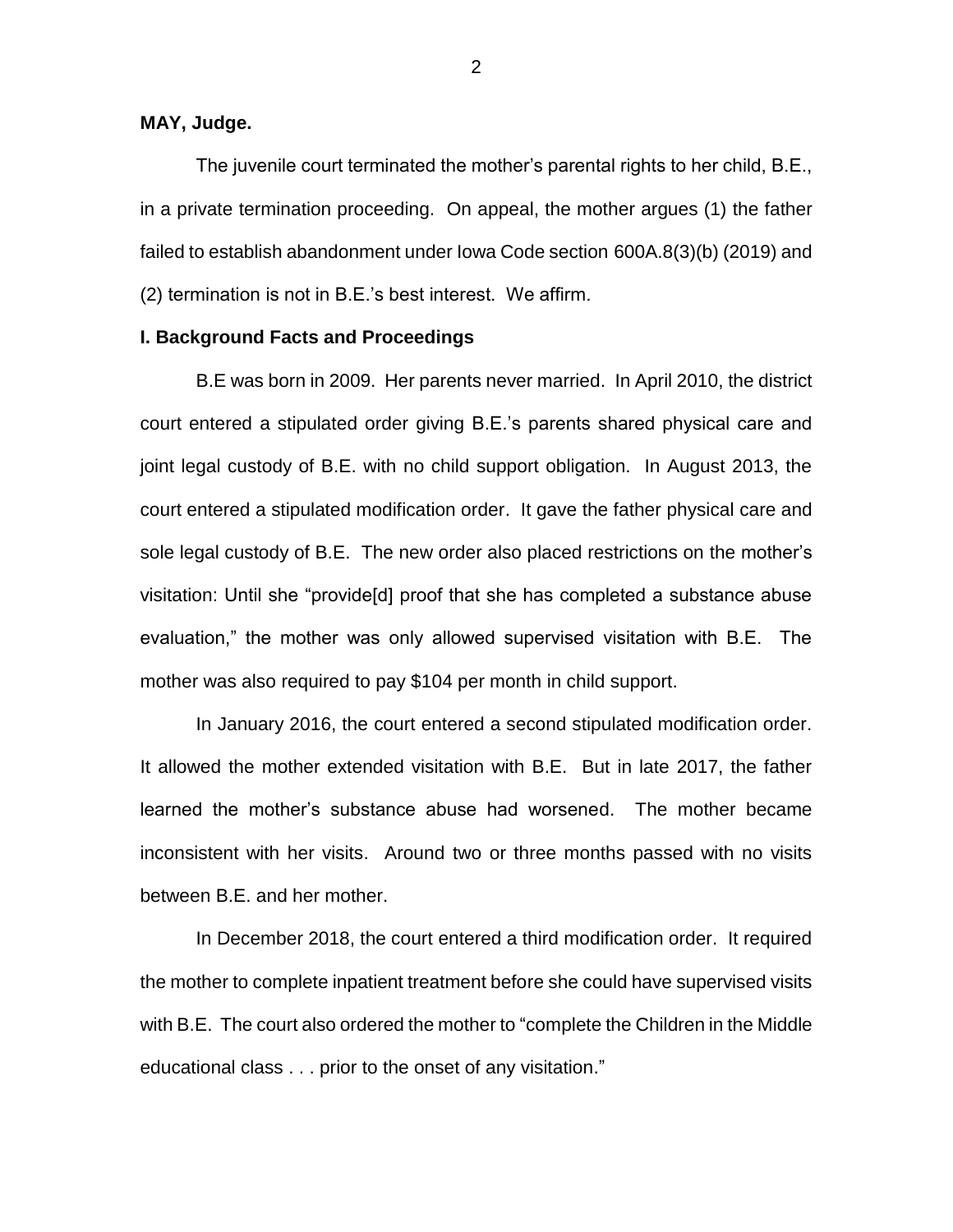Since the latest modification of her visitation, the mother has failed to maintain a relationship with B.E. She has not seen B.E. since July 2018. While she claims a sobriety date of May 6, 2019, she has not completed inpatient treatment. She did complete the required educational class nine months after the court ordered it but only after the father filed the current action for termination of her parental rights. From 2013 to 2019, the mother paid a total of \$215 in child support for B.E.

In June 2019, the father filed a petition for private termination. He alleged the mother abandoned B.E. and her parental rights should be terminated under Iowa Code section 600A.8(3)(b), (4), and (5).

The court heard evidence in November and December 2019. At that time, B.E. was ten years old.

In May 2020, the juvenile court issued an order terminating the mother's parental rights pursuant to section 600A.8(3)(b). The mother now appeals.

### **II. Standard of Review**

"We review private termination proceedings de novo." *In re G.A.*, 826 N.W.2d 125, 127 (Iowa Ct. App. 2012). "We give deference to the factual findings of the juvenile court, especially those relating to witness credibility, but we are not bound by those determinations." *Id.*

#### **III. Analysis**

The mother argues (1) the father failed to prove she abandoned B.E. under section 600A.8(3)(b) and (2) termination of her parental rights is not in B.E.'s best interest. We address each argument in turn.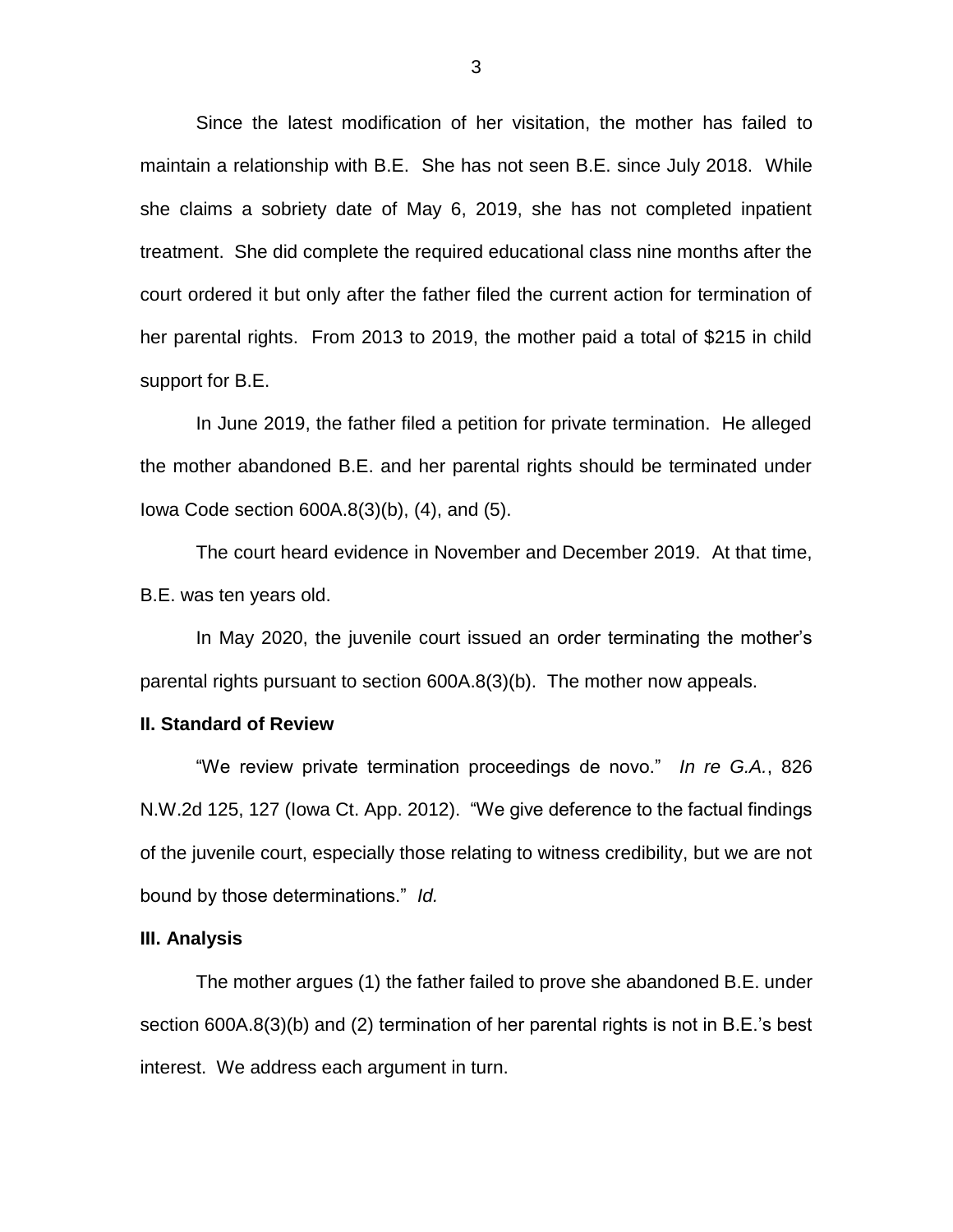# **A. Abandonment**

 $\overline{a}$ 

"In a private termination proceeding, the petitioner[] must establish by clear

and convincing evidence the statutory ground . . . authorizing the termination of

parental rights." *In re T.S.*, No. 15-0443, 2015 WL 5311413, at \*1 (Iowa Ct. App.

Sept. 10, 2015). Abandonment is one of the statutory grounds permitting

termination. Iowa Code § 600A.8(3). Section 600A.8(3)(b) provides,

[A] parent is deemed to have abandoned the child unless the parent maintains substantial and continuous or repeated contact with the child as demonstrated by contribution toward support of the child of a reasonable amount, according to the parent's means, and as demonstrated by any of the following:

(1) Visiting the child at least monthly when physically and financially able to do so and when not prevented from doing so by the person having lawful custody of the child.

(2) Regular communication with the child or with the person having the care or custody of the child, when physically and financially unable to visit the child or when prevented from visiting the child by the person having lawful custody of the child.

(3) Openly living with the child for a period of six months within the one-year period immediately preceding the termination of parental rights hearing and during that period openly holding himself or herself out to be the parent of the child.

On appeal, the mother argues the evidence does not support the juvenile

court's finding of abandonment.<sup>1</sup> We disagree. Following our de novo review, we

conclude the father has proven by clear and convincing evidence that the mother

failed to "maintain[] substantial and continuous or repeated contact" with B.E. as

contemplated by section 600A.8(3)(b). To begin with, the record shows the mother

has failed to make "contribution[s] toward support of the child of a reasonable

<sup>&</sup>lt;sup>1</sup> The mother also argues there is no "nexus between the  $[$ m $]$ other's drug usage and any direct risk or harm to the [c]hild." While this nexus is sometimes a requirement for termination of parental rights by the State under chapter 232, the father was not required to show it in a private termination under chapter 600A.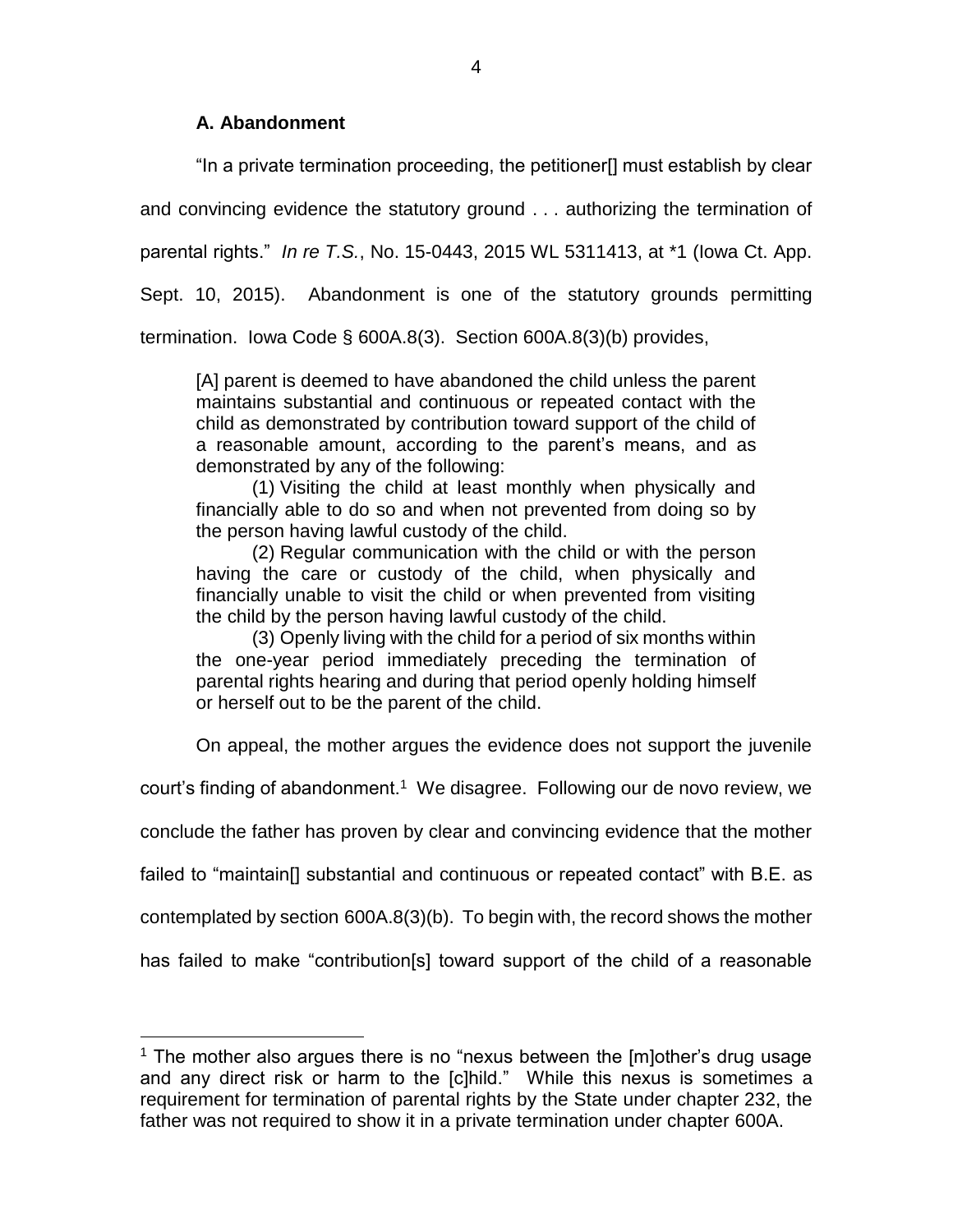amount." *See id.* § 600A.8(3)(b). Despite being ordered to provide \$104 per month in child support for B.E., the mother has provided a total of only \$215 in approximately six years. And while section 600A.8(3)(b) only requires parents to provide support "according to the parent's means," we find the mother's paltry contribution to fall far short of what she was capable of providing over the course of six years.

Moreover, the mother failed to "[v]isit[] the child at least monthly when physically and financially able to do so and when not prevented from doing so by the person having lawful custody of the child." *See id.* As already mentioned, the mother has not seen B.E. in over a year. The father testified that at no point did he receive communication that the mother wanted to see B.E. And the mother does not allege that the father prevented her from seeing B.E.

Rather, the mother's own conduct prevented her from seeing B.E. After the juvenile court suspended her visitations, she failed to complete inpatient treatment. And she only completed the required educational class after the father filed to terminate her parental rights. Both were required by the court before her visitations could resume.

Additionally, when the mother was unable to visit, she failed to maintain "[r]egular communication with the child." *See id.* The mother has not been engaged in B.E.'s education or extracurricular activities in years. And she has not given B.E. Christmas or birthday presents in years. But the mother testified that in the five to six months prior to the termination hearing, she attempted to

5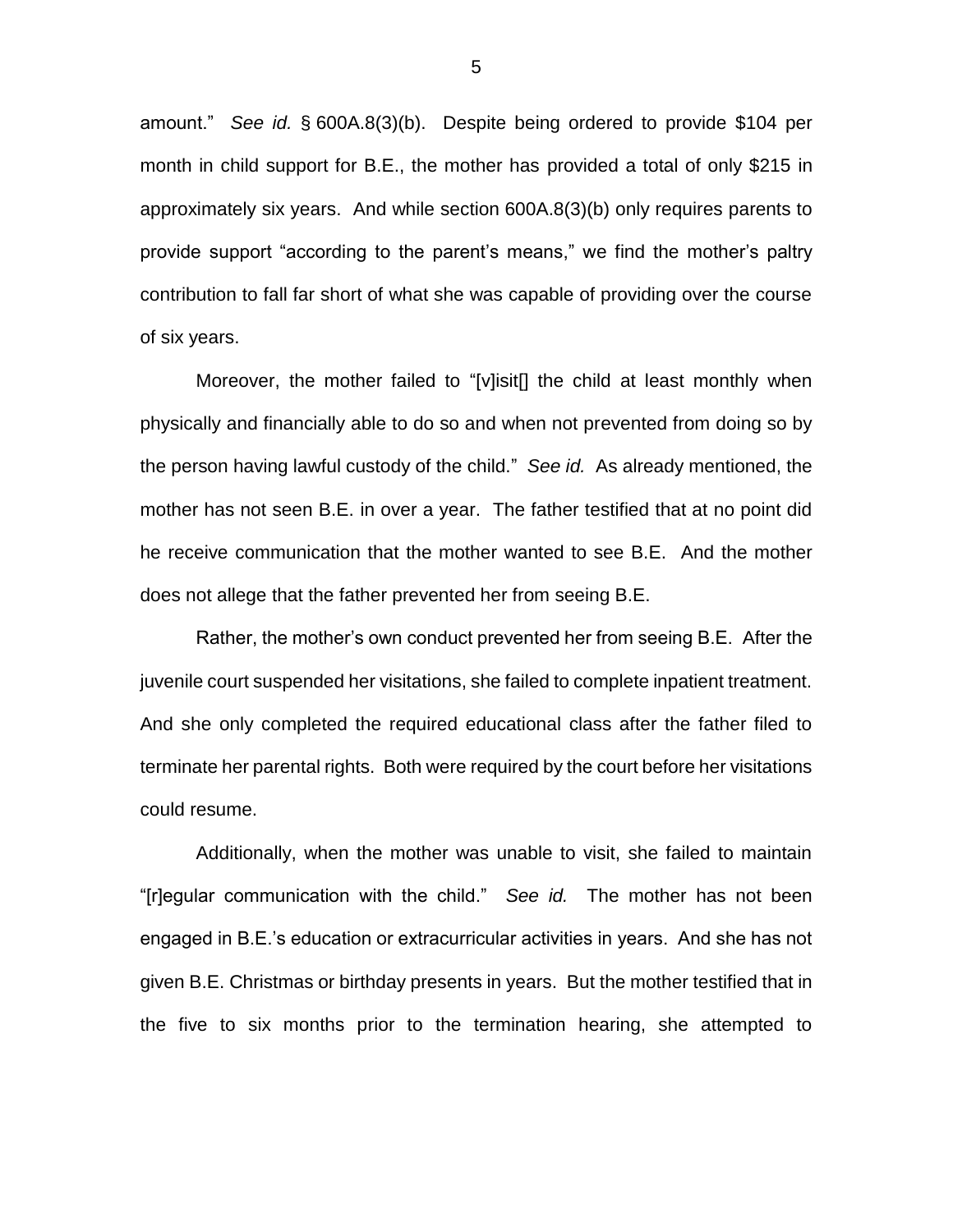communicate with B.E. through letters sent to B.E.'s aunt<sup>2</sup> as well as text messages, emails, and one phone call to the father.<sup>3</sup> Yet the mother provided no reasoning for her approximately one-year absence from B.E.'s life prior to the father filing to terminate her parental rights. Moreover, the mother only started trying to communicate with B.E. after the father had a conversation with the mother's sister (B.E.'s aunt) about possibly filing to terminate the mother's parental rights.

Finally, it is undisputed the mother did not live "with the child for a period of six months" during the year prior to the termination hearing. *See id.*

In short, clear and convincing evidence establishes that the mother abandoned B.E. under section 600A.8(3)(b).

# **B. Best-Interest Analysis**

 $\overline{a}$ 

The mother also argues termination is not in B.E.'s best interest. She claims

her recent sobriety should allow her to "proceed to visitation."

The child's best interest is the "paramount consideration" when determining

whether to terminate. *Id.* § 600A.1(1). Section 600A.1(2) provides,

The best interest of a child requires that each biological parent affirmatively assume the duties encompassed by the role of being a parent. In determining whether a parent has affirmatively assumed the duties of a parent, the court shall consider, but is not limited to consideration of, the fulfillment of financial obligations,

 $2$  B.E. only received one of the letters given to her aunt. B.E.'s aunt testified that after giving B.E. the first letter, B.E. told her that she did not want any more letters from her mother. The father also testified that B.E. received two other letters at their home address but B.E. threw them in the trash.

<sup>&</sup>lt;sup>3</sup> The mother did not produce any of these text messages or emails at trial. The father testified that the communications he received from the mother were angry text messages and emails directed at him. The communications often came from different phone numbers and email addresses, which made it hard to follow which came from the mother.